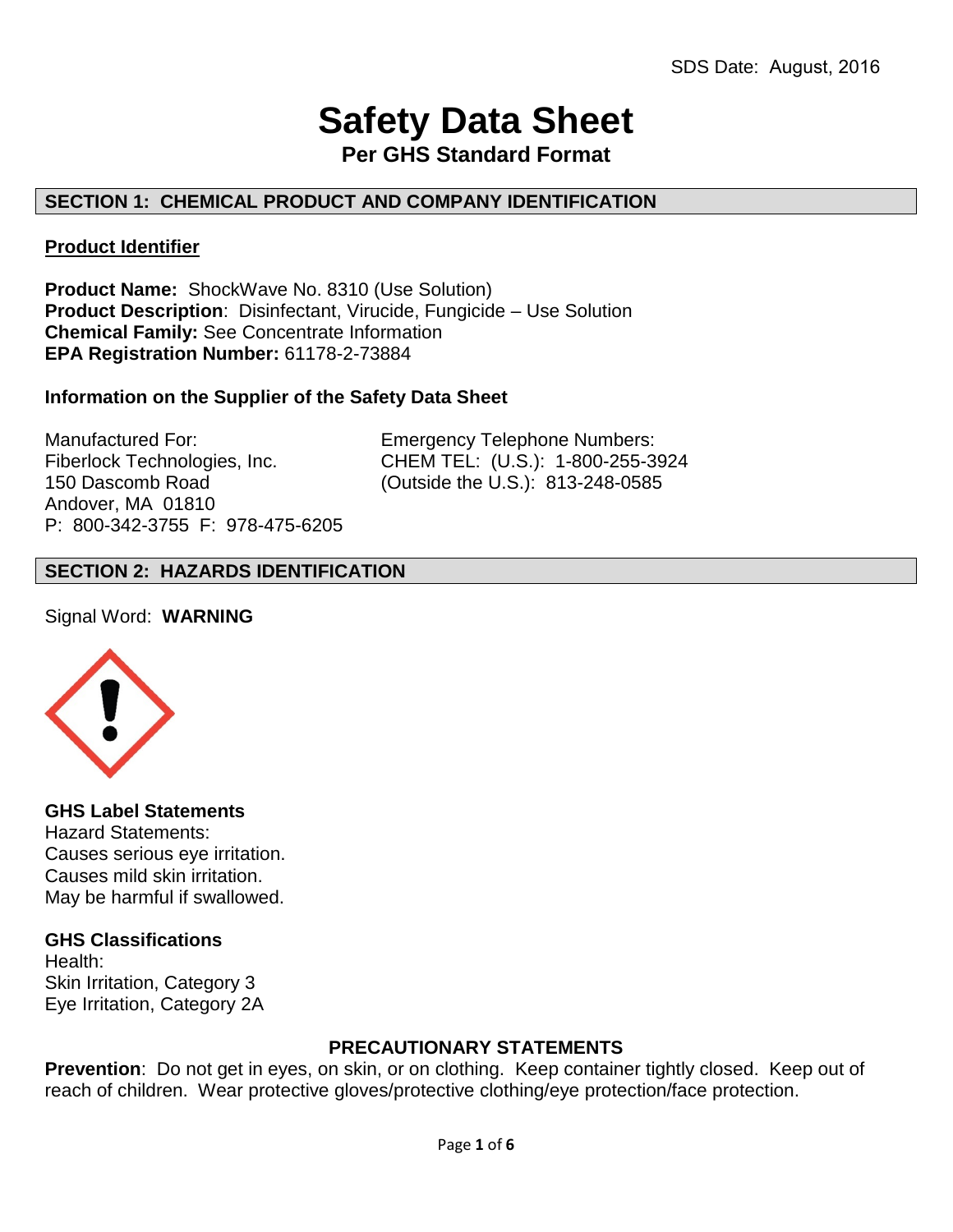**Response:** IF IN EYES: Rinse cautiously with water for several minutes. Remove contact lenses, if present and easy to do. Continue rinsing. IF ON SKIN: Gently wash with plenty of soap and water. IF SWALLOWED: Call a POISON CENTER or doctor/physician if you feel unwell. IF INHALED: If breathing is difficult, remove victim to fresh air and keep at rest in a position comfortable for breathing. **Storage:** Store in a closed container.

**Disposal:** Dispose of contents/container in accordance with all local, state, and federal regulations.

## **EMERGENCY OVERVIEW**

**Physical appearance:** Light color version of concentrate. **Immediate concerns:** Eye & Skin irritant

## **POTENTIAL HEALTH EFFECTS**

**Eyes:** Contact causes eye irritation.

**Skin:** Skin irritant with prolonged or repeated contact.

**Skin absorption:** None Expected.

**Ingestion:** Although of moderate to low toxicity, ingestion of large amounts can cause gastrointestinal irritation, nausea, vomiting, diarrhea.

**Inhalation:** Mist is irritating to nose, throat and lungs.

#### **REPRODUCTIVE TOXICITY**

**Reproductive effects:** No known significant effects or critical hazards. **Teratogenic effects:** No known significant effects or critical hazards.

**Carcinogenicity:** No listed substance. **Mutagenicity:** No known significant effects or critical hazards. **Medical conditions aggravated:** Previous skin conditions such as dermatitis may be aggravated. **Routes of entry:** Eye, skin, ingestion. **Warning caution labels:** Irritant. **Physical hazards:** None expected.

## **SECTION 3: COMPOSITION INFORMATION ON INGREDIENTS**

Chemical Name **Weight, 2006** Refer to concentrate Product Safety Data Sheet for ingredient information <10

# **SECTION 4: FIRST AID MEASURES**

#### **Eyes**

Immediately flush eyes with water for at least 15 minutes, while holding eyelids open. Remove contact lenses, if present, after the first 5 minutes, then continue rinsing eye. Seek medical attention immediately.

#### **Skin**

Wash with soap and water. Get medical attention if irritation develops or persists.

#### **Inhalation**

Remove victim to fresh air and monitor. Seek medical advice if irritation persists.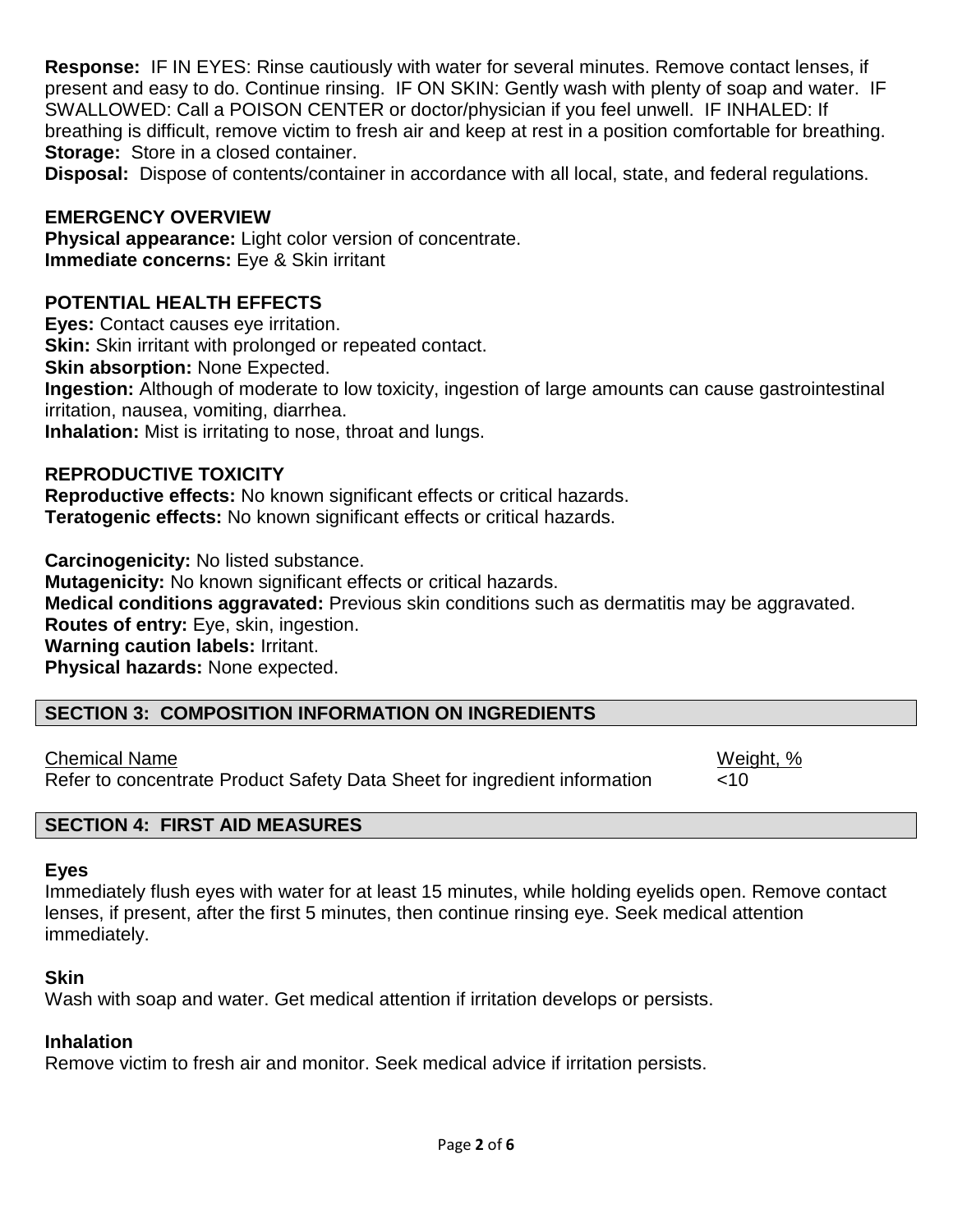# **Ingestion**

Get immediate medical attention. Do not induce vomiting unless instructed to do so by poison center or physician.

## **Signs and Symptoms of Overexposure**

**Eyes:** Burning sensation with tearing, redness.

**Skin:** Prolonged contact will cause irritation marked by redness, burning sensation.

**Skin absorption:** Not established.

**Ingestion:** Irritation of mouth, throat, along with stomach upset, vomiting.

**Inhalation:** Irritation of nose, throat and lungs with coughing, sneezing, possible difficulty breathing. **Acute toxicity:** Not established.

## **SECTION 5: FIRE-FIGHTING MEASURES**

**Flammable class:** NA = Not Applicable **General hazard:** NA = Not Applicable **Extinguishing media:** Not required. Water based material.

## **SECTION 6: ACCIDENTAL RELEASE MEASURES**

**Small spill:** Avoid walking in product. Wipe up or otherwise flush small spills to sanitary sewer. **Large spill:** Avoid walking in material. Prevent product from entering into stream, soil, storm sewer or other bodies of water.

## **Environmental Precautions**

 **Water spill:** Avoid discharges into open waterways.

 **Land spill:** Avoid discharge to soil.

**General procedures:** Isolate spill or leak area immediately. Keep unauthorized personnel away. Do not touch or walk through spilled material. Prevent entry into waterways, sewers, or confined areas. Absorb with dry earth, sand or other noncombustible material and transfer to containers.

**Special protective equipment:** Eye protection, rubber gloves, rubber boots to protect feet.

#### **SECTION 7: HANDLING AND STORAGE**

#### **General Procedures**

Close container after use.

#### **Handling**

Wear chemical resistant rubber or neoprene gloves and eye safety goggles/full face shield when handling.

#### **Storage**

Store in area inaccessible to children.

#### **Storage Temperature**

Store at ambient temperatures.

#### **Storage Pressure**

Store at ambient atmospheric pressure.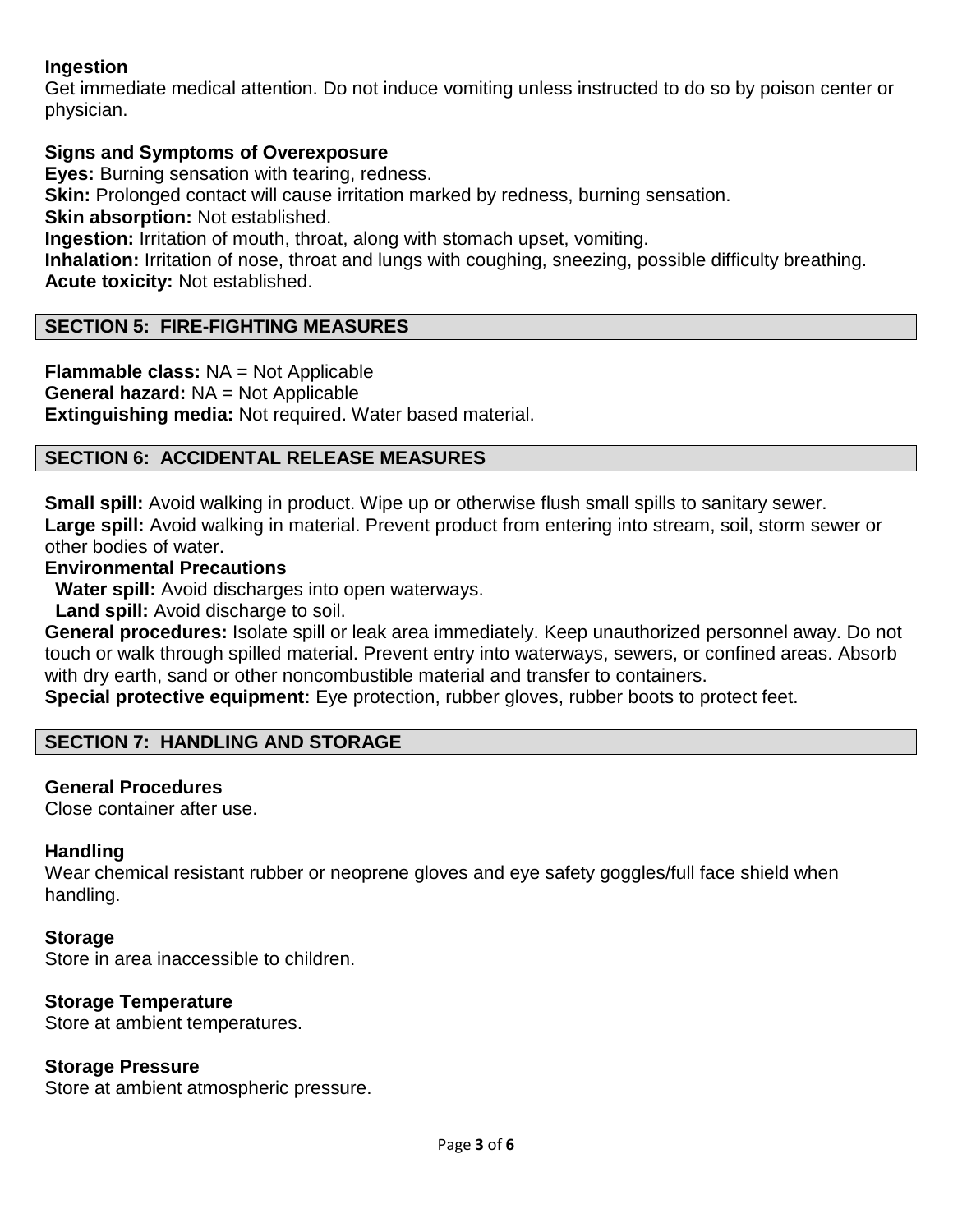## **SECTION 8: EXPOSURE CONTROLS/PERSONAL PROTECTION**

**Engineering Controls:** No special requirements. **Personal Protective Equipment Eyes and face:** Safety glasses with side shields. **Skin:** Rubber or other chemical resistant gloves.  **Respiratory:** A respirator is not needed under normal and intended conditions of product use.  **Protective clothing:** No special requirements. **Work hygienic practices:** Wash with soap and water after handling. Do not eat, drink or smoke while using product.

## **SECTION 9: PHYSICAL AND CHEMICAL PROPERTIES**

**Physical state:** Liquid **Odor:** Characteristic **Odor threshold:** Not Established **Color:** Lighter color od concentrate **pH:** 9.5-10.0 **Percent volatile:** >90 **Flash point and method:** None **Flammable limits:** N/A **Autoignition temperature:** NA = Not Applicable **Vapor pressure:** ≤ 20 mm Hg at (68°F) **Vapor density:** ≥ 1 Air = 1 **Boiling point:** 212°F; 100°C **Freezing point:** 32°F; 0°C **Melting point:** NA = Not Applicable **Thermal decomposition:** Not Available **Solubility in water:** Complete **Evaporation rate:** (Water =1) 1.0 **Density:** 8.34 at (68°F) **Notes:** Estimated **Specific gravity:** 1.01 grams/ml **Notes:** Estimated **Viscosity:** Water thin. **(VOC):** Not Established

#### **SECTION 10: STABILITY AND REACTIVITY**

**Reactivity Stable** 

**Hazardous Polymerization** No

**Conditions to Avoid** Not Established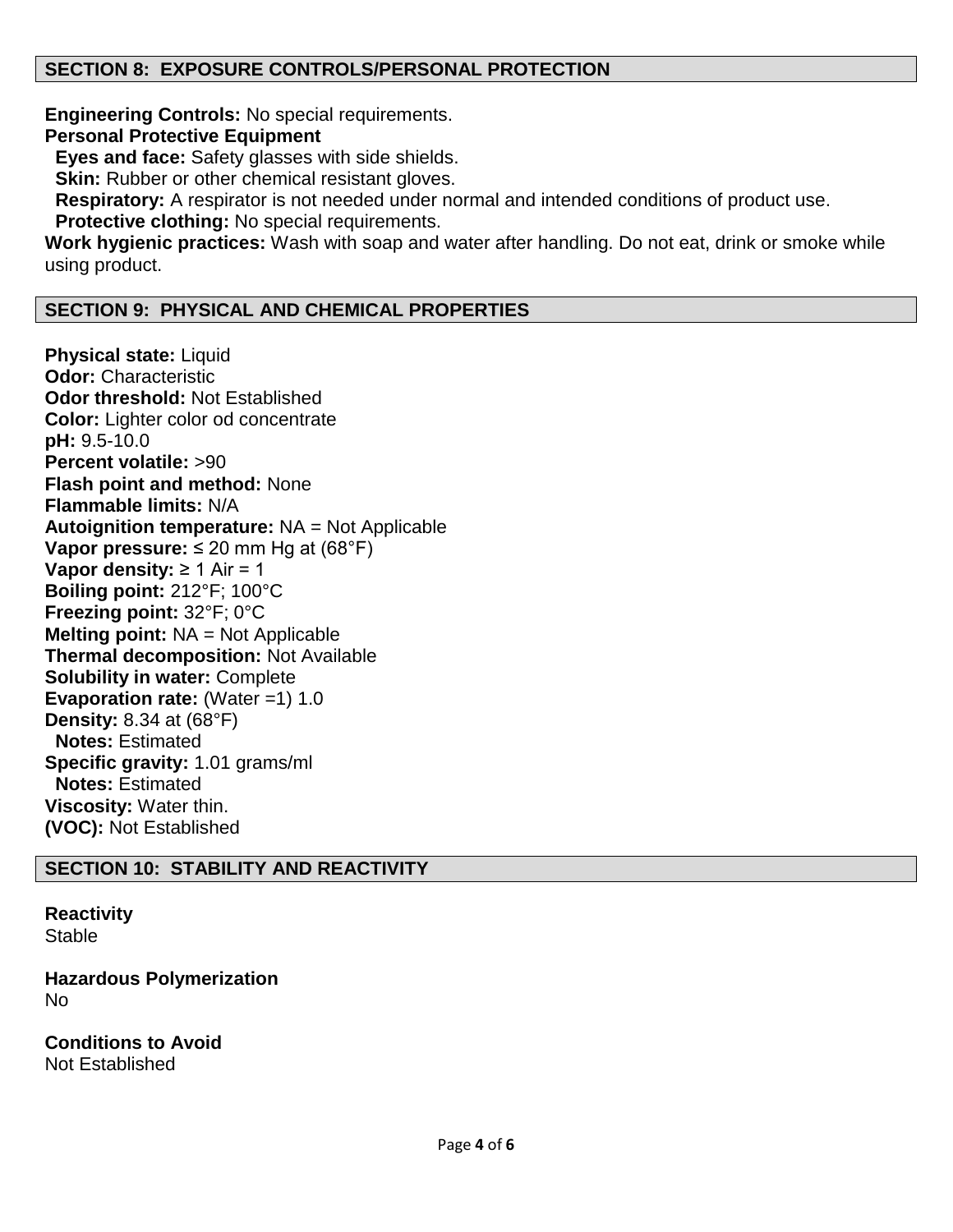# **Possibility of Hazardous Reactions**

None Expected

#### **Hazardous Decomposition Products**

None known

#### **Incompatible Materials**

Not Established

# **SECTION 11: TOXICOLOGICAL INFORMATION**

## **Acute**

 **Eyes:** Not Established  **Dermal LD50:** Not Established **Skin absorption: None Expected. Oral LD<sub>50</sub>: Not Established Inhalation LC50: Not Established Eye effects:** Moderate to severe eye irritant. **Skin effects:** May irritate skin with prolonged or repeated contact. **Carcinogenicity IARC:** None known. **Irritation:** Irritant **Sensitization:** No known significant effects or critical hazards. **Neurotoxicity:** No known significant effects or critical hazards. **Genetic effects:** No known significant effects or critical hazards. **Reproductive effects:** No known significant effects or critical hazards. **Target organs:** No known significant effects or critical hazards. **Mutagenicity:** No known significant effects or critical hazards.

# **SECTION 12: ECOLOGICAL INFORMATION**

**Environmental data:** Not Established. **Ecotoxicological information:** Not Established. **Aquatic toxicity (acute):** Not Established. **Chemical fate information:** Not Established.

# **SECTION 13: DISPOSAL CONSIDERATIONS**

**Disposal method:** Small amounts (less than 5 gallons) may be disposed of in sanitary sewer. Consult local authorities for additional disposal information.

**For large spills:** Consult with local and state authorities for large volume disposal.

**Product disposal:** See above.

**Empty container:** Rinse container with clear water. Offer container for recycling, or dispose of in trash. **RCRA/EPA Waste Information:** NA = Not Applicable